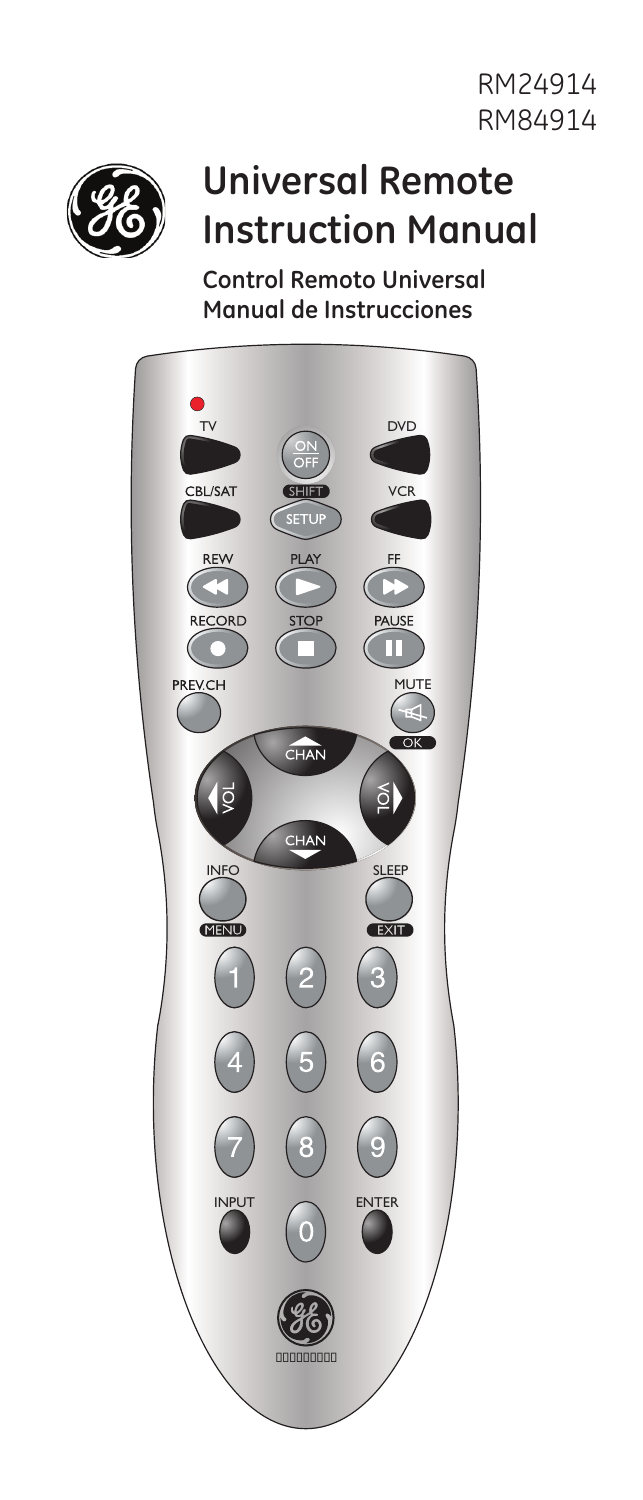|                                             | 3  |
|---------------------------------------------|----|
|                                             |    |
|                                             |    |
|                                             |    |
|                                             |    |
|                                             |    |
|                                             |    |
|                                             |    |
|                                             |    |
|                                             |    |
|                                             |    |
|                                             |    |
|                                             | 10 |
| Controlling Devices with Power On and Off11 |    |
|                                             |    |
|                                             |    |
| Volume/Mute Control and Punch-Through12     |    |
| All Volume/Mute Control to any one Mode12   |    |
| Setting any Mode for its own Volume/Mute13  |    |
|                                             | 14 |
|                                             |    |

Congratulations on your purchase of the RM24914 Universal Remote Control. The RM24914 is one of the most easy to use remote controls available today. With the RM24914, juggling multiple remote controls is a thing of the past! Your RM24914 controls up to four devices, including the most popular brands of TV, VCR, DVD, CBL, and SAT. The RM24914 is easy to use, easy to program, and it gives you total control—at the touch of your fingertips!

Note: Some functions from your original remote may not be controlled by this remote. Use the original remote, if available, to control such functions. Sometimes buttons other than described in these instructions may actually perform the function. For example, the CHAN and VOL buttons might be used to navigate through menu choices. We recommend you experiment with the remote to identify if such situations pertain to your equipment.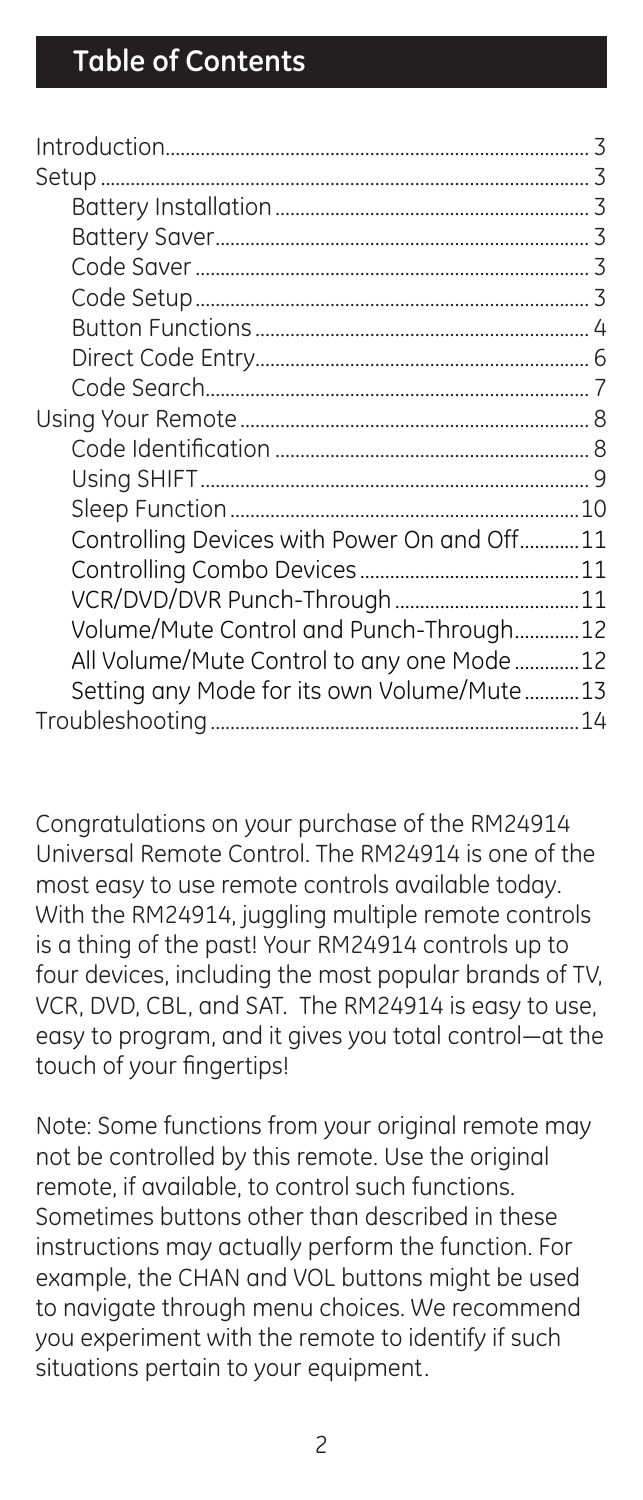# **Battery Installation**

- 1. On the back of the remote, push down on the tab and lift the cover off.
- 2. Match the batteries to the + and marks inside the battery case, then insert 2 AAA Alkaline batteries.
- 3. Press the battery cover back into place.

#### **Battery Saver**

Your remote automatically turns off if the buttons are depressed more than 30 seconds. This will save your batteries should your remote get stuck in a place where the buttons remain depressed (e.g., between the sofa cushions).

### **Code Saver**

You will have up to 10 minutes to change the batteries in your remote without losing codes you have programmed. However, do not press any buttons until batteries are installed in the remote. If buttons are pressed without batteries in the remote, all codes will be lost.

### **Code Setup**

The **SETUP** button is used to setup the remote. You can either setup the remote using the code tables (on separate sheet), or you can search through the library of codes until you find a code that works for your product. Please refer to " Code Search" on page 7 for more information on using the code search feature to learn how to search through the library of codes for your products.

SETUP

NOTE: You can store any kind of code under any mode (except TV). I.E. you can store a VCR code under the **CBL/SAT** button, or a Cable code under the **DVD**  button, etc. However, you can only store TV codes under the **TV** button.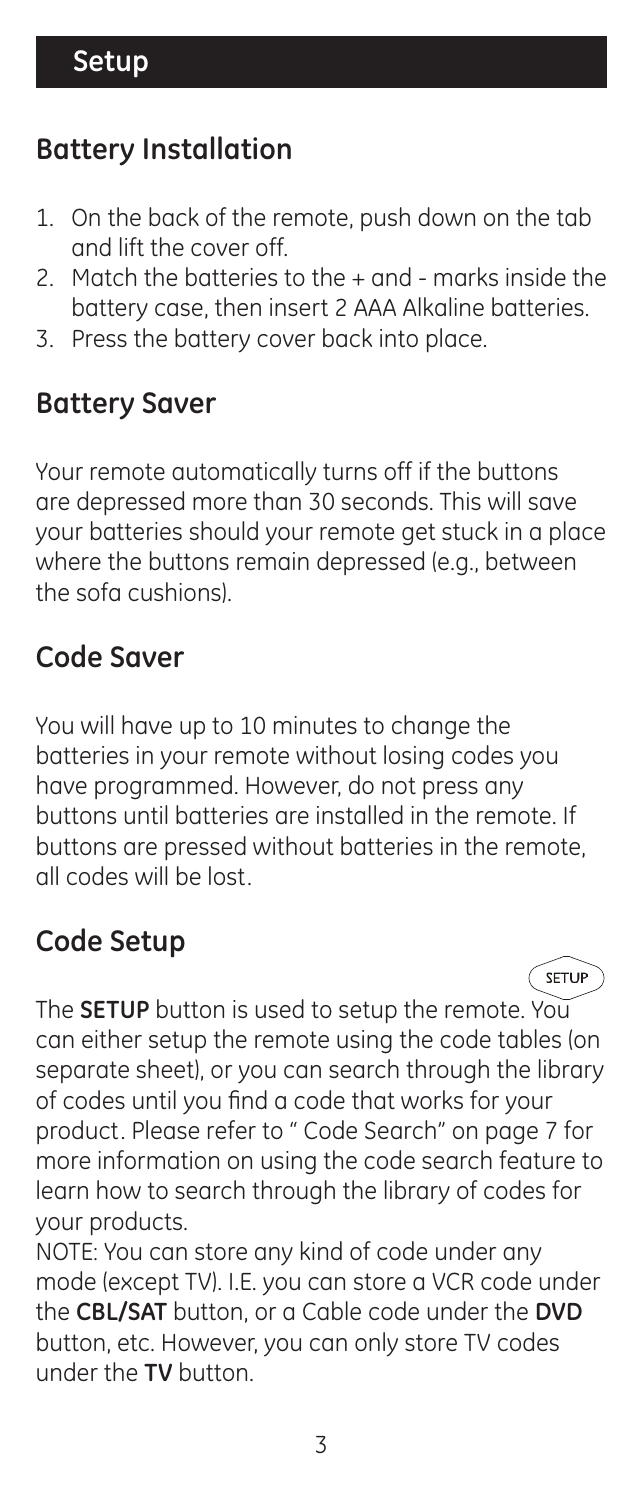# **Button Functions**

Some buttons on the remote might have functions that are referred to by different names on the device you are controlling. E.G. **PREV.CH** may be called RECALL, or **ENTER** may be called DISPLAY. These differences depend on the brand and model of your product. Also, this remote can only operate features that exist on your product. E.G., your product must have **PREV.CH** ability for the **PREV.CH** button to operate this feature.



 $\Delta$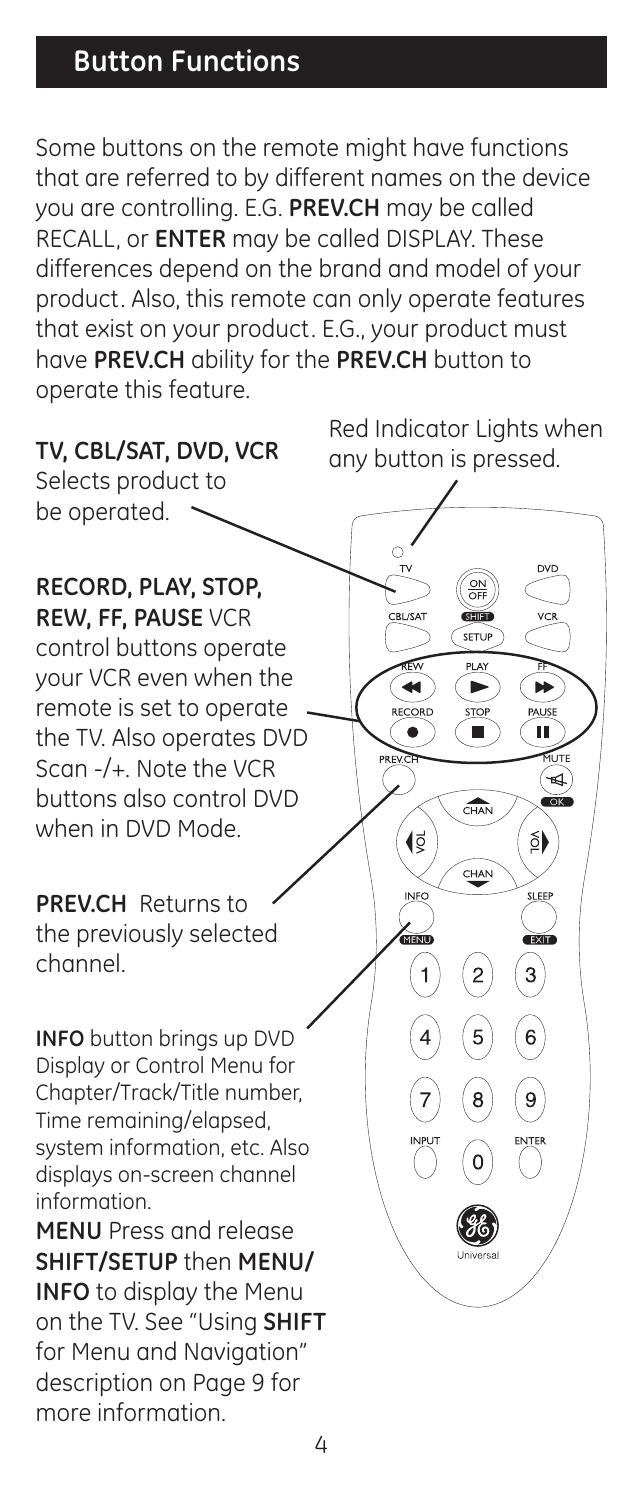### **Button Functions, cont.**

**SETUP** Used to setup the remote, and for code search function. **SHIFT** Press and release to access buttons labeled in reverse print (OK, MENU, EXIT). See "Using **SHIFT** for Menu and Navigation" description on Page 9 **ON•OFF** Turns product On or Off. **MUTE** Turns off the TV sound while the picture remains. **OK** Selects menu items for the device you are controlling. **VOLUME UP/DOWN**  Ш Changes the volume MUTE level of the product,  $\widehat{CHAN}$ normally the TV. (§  $\delta$ **CHANNEL Up/Down** CHAN Changes the channels. **SLEEP** enables the remote to turn off your TV after a period  $\mathbf{a}$  $\overline{c}$ of 1 to 99 minutes. **EXIT** Exits On-Screen Menus and/or Returns to previous On-Screen selection. **NUMBERS** Enter numbers for direct channel selection. Some products require ENTER to be pressed after channel selection. **ENTER** For some TV models, used after direct **INPUT** For some TVs, press channel number repeatedly to select from entry to immediately available viewing sources change to the

(antenna, cable box, VCR, etc.).

Note: The **REC** button must be pressed TWICE to record from your VCR. For some brands of VCRs, you might need to press the **REC** button once, then press it again for three seconds.

selected channel.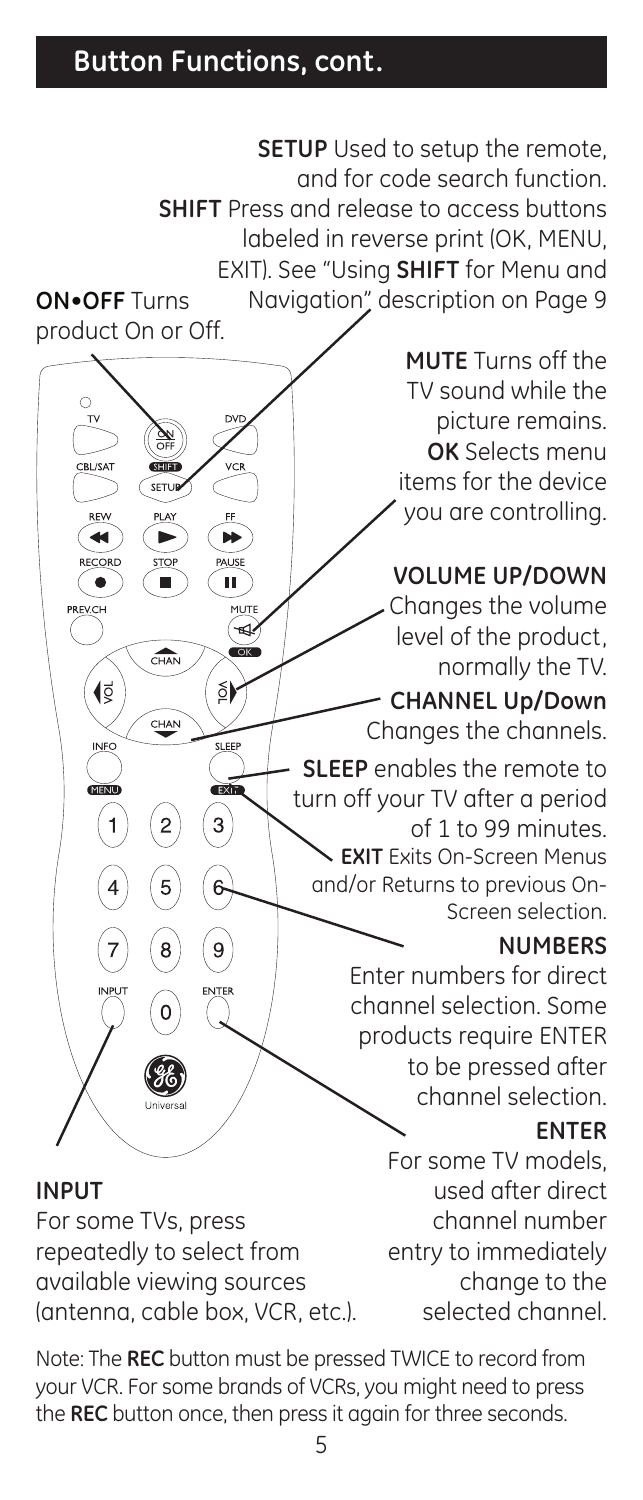# **Direct Code Entry**

- 1. Press and hold the **SETUP** button until the red indicator stays on, then release the **SETUP** button.
- 2. Press and release the desired device button (**TV**, **VCR**, etc.). The red indicator blinks, then stays lit.
- 3. Enter the 4 digit code from the code tables (on separate sheet). Note: after a valid code entry, the red indicator turns off. For an invalid code, the red indicator flashes.
- 4. With your device on, press **ON•OFF**. If the device turns off, no further programming is required. Note: If some buttons do not operate your equipment, try one of the other codes for your brand.

Write your codes down here for easy reference later.

| Device     | Device stored I | Code |
|------------|-----------------|------|
|            |                 |      |
| TV.        |                 |      |
| CBL/SAT    |                 |      |
| <b>DVD</b> |                 |      |
| VCR        |                 |      |





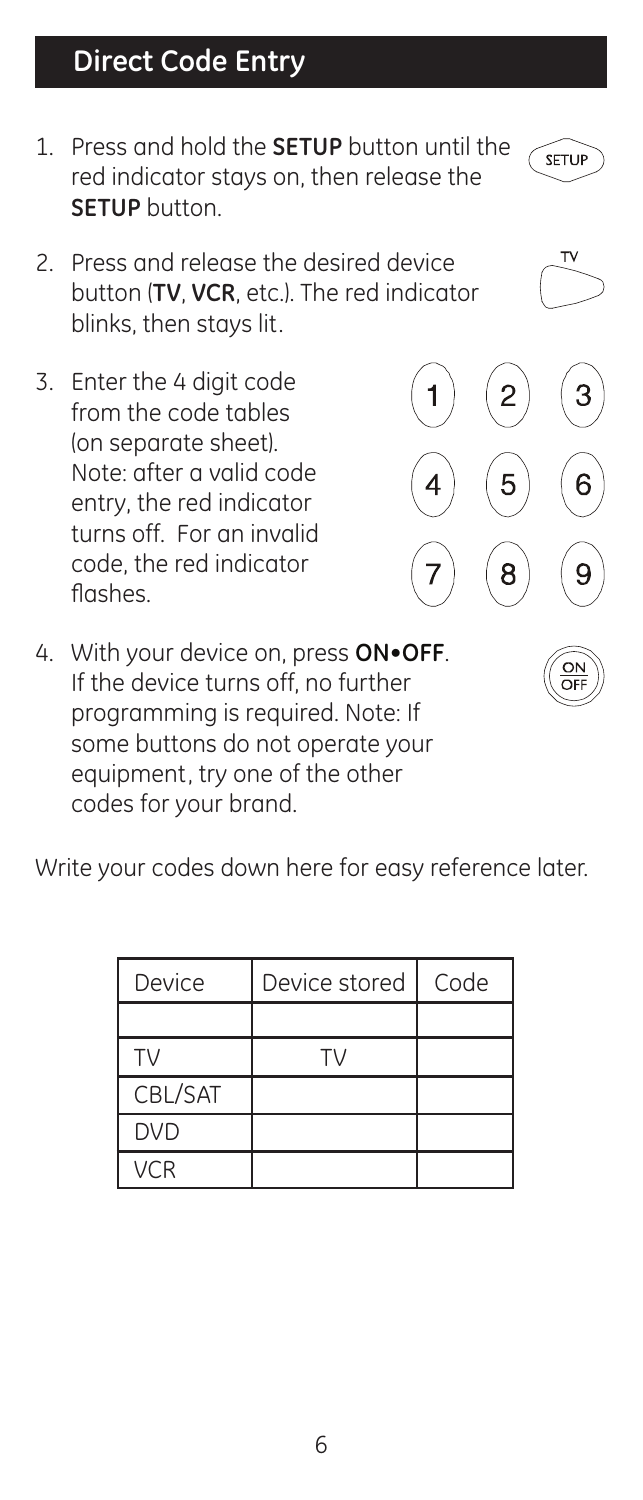# **Code Search**

If your device does not respond after you have tried all the codes for your brand, or if your brand is not listed, try searching for your code by following these steps.

1. Manually turn on the device (**TV**, **VCR**, etc.) to be controlled.

**SETHE** 

- 2. Press and hold the **SETUP** button until the red indicator stays on, then release the **SETUP** button.
- 3. Press and quickly release the desired device button (**TV**, **VCR**, etc.). The red indicator blinks off once.
- 4. Press the **ON•OFF** button repeatedly (up to 300 times) until the device to be controlled turns off. The red indicator blinks off with each button press.
- 5. Press and release **ENTER** to install the code.

Most users will store VCR codes under the **VCR** button, Cable codes under **CABLE**, etc. If (for example) you want to store a VCR code under **CABLE**, first follow the procedure for Direct Code Entry (previous page) and press **CABLE** in step 2 of Direct Code Entry, then enter ANY VCR code in step 3 of Direct Code Entry. Then follow the steps above for Code Search.

**Note**: Code Search starts from the currently stored four digit number under that mode. Sometimes the first code that "works" with your device may only allow limited functionality (e.g. the MENU button might not work). There may be a code that performs more functions. Continue the code search process until the best code is found.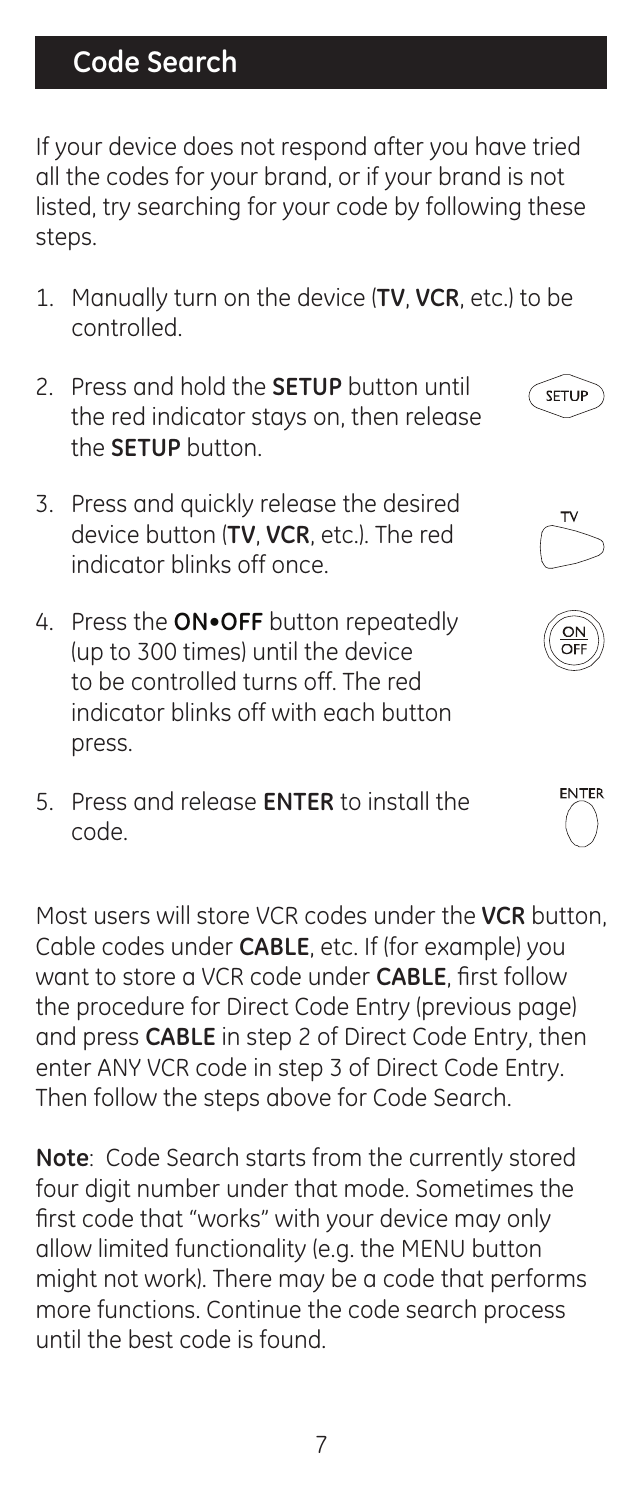# **Code Identification**

The Code Identification Feature allows you to identify the four digit library code stored under your device button. For example, if you want to find out what four digit code is stored under your TV device button, follow the six steps below:

- 1. Press and hold the **SETUP** button until the red indicator stays on. Release the **SETUP** button.
- 2. Press and release the desired device button (**TV**, **VCR**, etc.). The red indicator blinks, then stays lit.
- 3. Press and release the **SETUP** button. The red indicator blinks once and remains lit.
- 4. To find the first digit for the code stored

under the device button pressed in step 2, press each numeric button from **0-9** in turn. The number that causes the indicator light to blink is the first digit in your code.

- 5. To find the second digit, repeat step 4.
- 6. Repeat step 4 to find the third and fourth digit. This time the red indicator turns off and stays off.



**SETUP** 



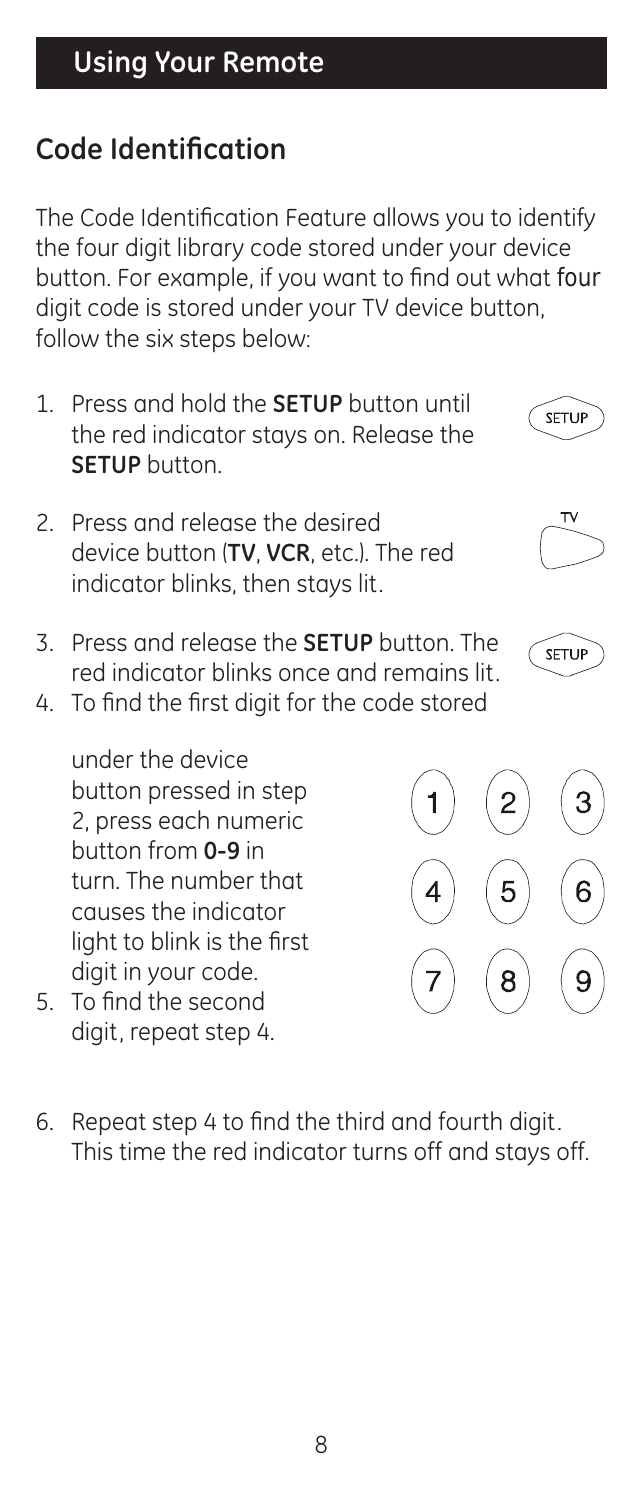# **Using Your Remote, cont.**

# **Using SHIFT for Menu and Navigation**

The **SHIFT** button allows access to more than one function for certain buttons.

Use the **SHIFT/SETUP** button prior to accessing the **MENU**, **OK**, **EXIT** and Navigation functions e.g.: For MENU, press and release **SHIFT/SETUP** then

**MENU/INFO**. For OK, press and release **SHIFT/**

**SETUP** then **OK/MUTE**. For EXIT, press and release **SHIFT/**

**SETUP** then **EXIT/SLEEP**. For Up, Down, Left or Right

Navigation, press and release **SHIFT/ SETUP** followed by the respective Channel or Volume button.





**SHIFT** SETUP



INIEC

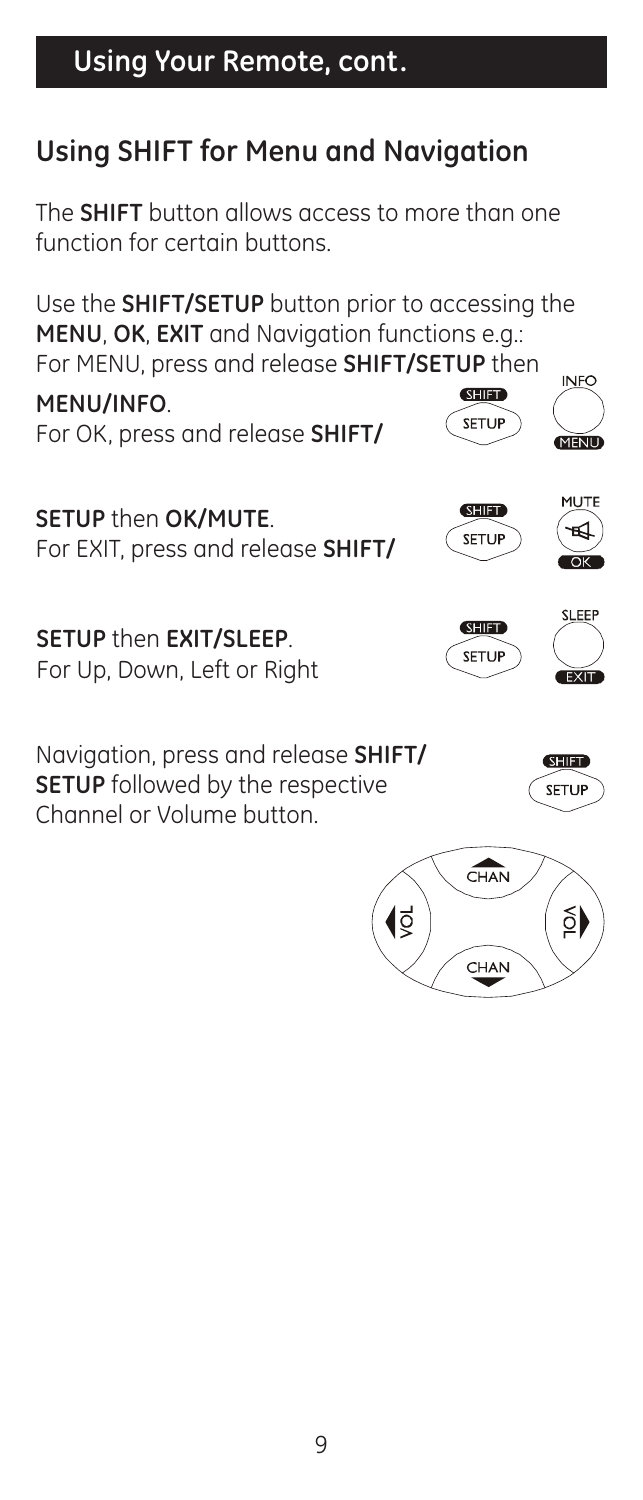# **Sleep Function**

The Sleep button enables the remote to turn off your TV after a period of 1 to 99 minutes as shown below. The remote must be in TV mode to set a Sleep Timer. This feature works even if your TV does not have a sleep feature.

- 1. Press and release the TV device button.
- 2. Press and hold the Sleep button until the LED remains lit (about 2-3 seconds).
- 3. Release the Sleep button.
- 4. Press and release the numeric buttons (01-99) for the time required. The LED will blink off to indicate button press acceptance.
- 5. TV Sleep Timer is set.

#### **6. Leave the Remote pointing towards the TV with an unobstructed path.**

To cancel the Sleep Timer, press and hold the Sleep button until the LED blinks, or press and release the Power button in TV mode.

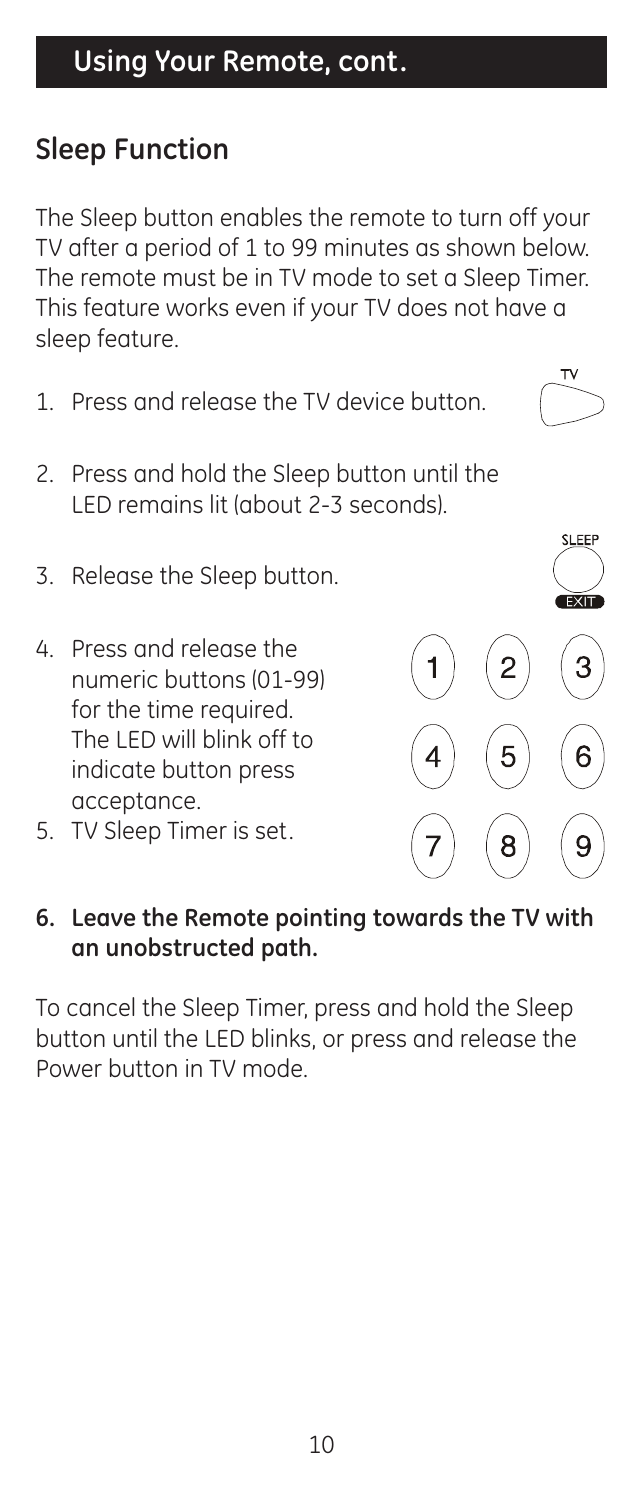#### **Controlling Devices with Separate Power On and Off Buttons**

Some GE, RCA and ProScan models require you to press the device button for more than one second to turn the device on and the ON•OFF button to turn the device off.

### **Controlling Combo Devices**

Some Combo devices (e.g. TV/VCR, TV/DVD, DVD/VCR, etc.) will require you to set up two different Mode buttons to control both parts of the Combo device. For example, if you have a TV/DVD Combo, you might need to set up one code under the **TV** button to control the TV part AND a separate code (under any other Mode button) to control the DVD part.

# **VCR/DVD Punch-Through**

This remote allows the 6 VCR transport buttons (i.e. **PLAY**, **PAUSE**, **STOP**, **FF**, **REWIND**, and **REC**) to Punch-Through control from any Mode programmed with TV, SAT or Cable codes to the last **VCR**, or **DVD** programmed Mode you used. This feature will not operate if the programmed TV, SAT or Cable code has its own VCR transport button control e.g. a TV Combo, SAT/PVR, etc.